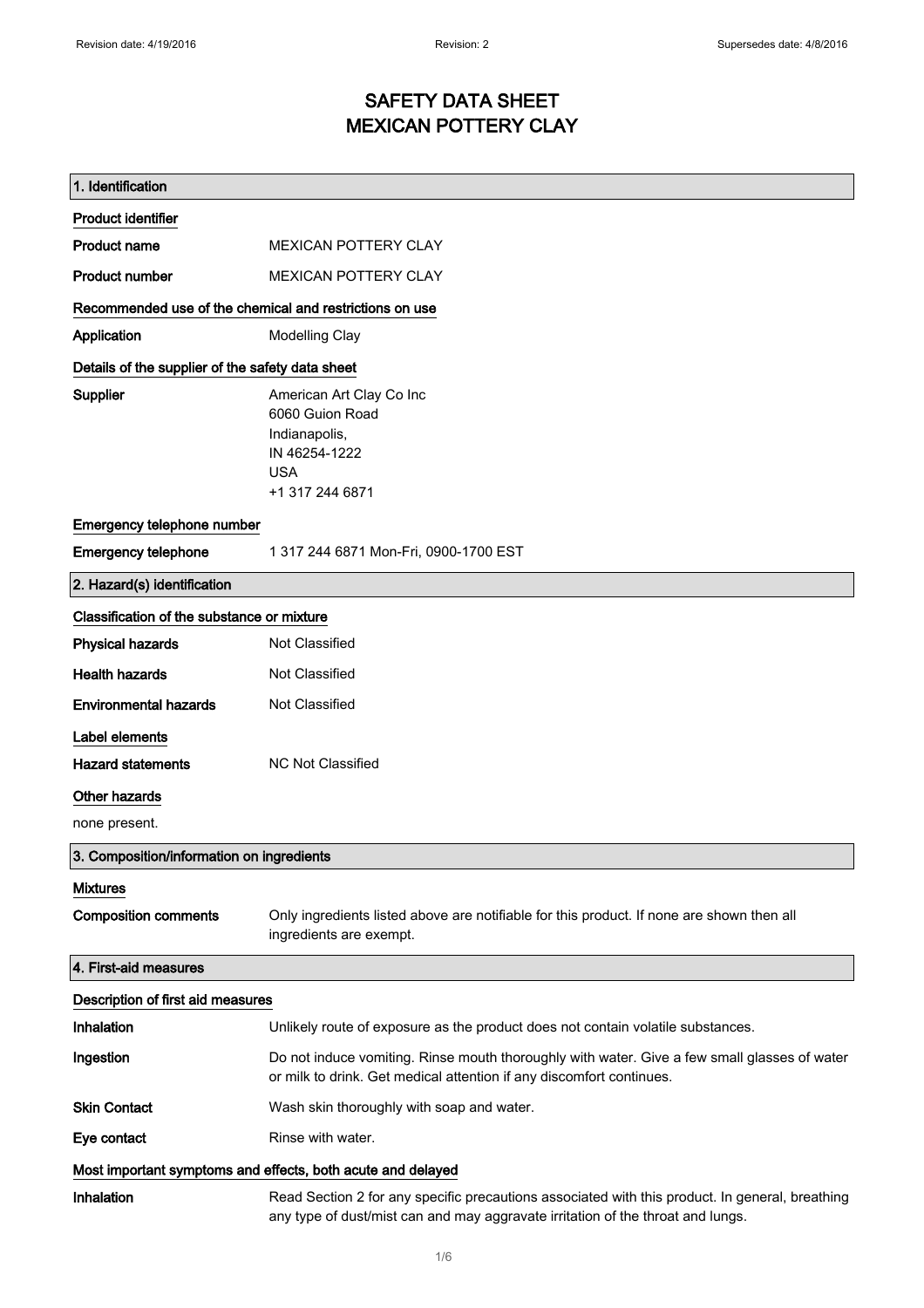| Ingestion                                                    | Read Section 2 for any specific precautions associated with the use of this product. Products<br>with specific warnings about ingestion will give guidance there.                                                                                                                                           |  |
|--------------------------------------------------------------|-------------------------------------------------------------------------------------------------------------------------------------------------------------------------------------------------------------------------------------------------------------------------------------------------------------|--|
| <b>Skin contact</b>                                          | Read Section 2 for any specific precautions associated with the use of this product. In general<br>most ceramic glazes, clays and special products will tend to have a drying effect on the skin<br>and may cause some sensitivity to users with sensitive skin.                                            |  |
| Eye contact                                                  | Read Section 2 for any specific precautions associated with the use of this product. In general<br>most ceramic and special products contain materials that maybe abrasive to eyes. Keeping<br>materials from contacting the eyes is prudent. If contact does occur, flush with clean water, do<br>not rub. |  |
|                                                              | Indication of immediate medical attention and special treatment needed                                                                                                                                                                                                                                      |  |
| Notes for the doctor                                         | Treat symptomatically.                                                                                                                                                                                                                                                                                      |  |
| 5. Fire-fighting measures                                    |                                                                                                                                                                                                                                                                                                             |  |
| <b>Extinguishing media</b>                                   |                                                                                                                                                                                                                                                                                                             |  |
| Suitable extinguishing media                                 | Use fire-extinguishing media suitable for the surrounding fire.                                                                                                                                                                                                                                             |  |
| Special hazards arising from the substance or mixture        |                                                                                                                                                                                                                                                                                                             |  |
| Specific hazards                                             | The product is not believed to present a hazard due to its physical nature.                                                                                                                                                                                                                                 |  |
| Advice for firefighters                                      |                                                                                                                                                                                                                                                                                                             |  |
| Special protective equipment<br>for firefighters             | Use protective equipment appropriate for surrounding materials.                                                                                                                                                                                                                                             |  |
| 6. Accidental release measures                               |                                                                                                                                                                                                                                                                                                             |  |
|                                                              | Personal precautions, protective equipment and emergency procedures                                                                                                                                                                                                                                         |  |
| <b>Personal precautions</b>                                  | For personal protection, see Section 8.                                                                                                                                                                                                                                                                     |  |
| <b>Environmental precautions</b>                             |                                                                                                                                                                                                                                                                                                             |  |
| <b>Environmental precautions</b>                             | Please read Section 2 completely. If any environmental warnings such as; H411 or H412 are<br>listed in Section 2, please use appropriate procedures when disposing of product and<br>container. Do not put materials into waterways or sewers.                                                              |  |
| Methods and material for containment and cleaning up         |                                                                                                                                                                                                                                                                                                             |  |
| Methods for cleaning up                                      | Collect spillage for reclamation or absorb in vermiculite, dry sand or similar material.                                                                                                                                                                                                                    |  |
| Reference to other sections                                  | For waste disposal, see Section 13. For personal protection, see Section 8.                                                                                                                                                                                                                                 |  |
| 7. Handling and storage                                      |                                                                                                                                                                                                                                                                                                             |  |
| Precautions for safe handling                                |                                                                                                                                                                                                                                                                                                             |  |
| <b>Usage precautions</b>                                     | Read label before use. Do not eat, drink or smoke when using this product. Good personal<br>hygiene procedures should be implemented. Wash hands and any other contaminated areas<br>of the body with soap and water before leaving the work site.                                                          |  |
| Conditions for safe storage, including any incompatibilities |                                                                                                                                                                                                                                                                                                             |  |
| <b>Storage precautions</b>                                   | Store in tightly-closed, original container in a dry and cool place.                                                                                                                                                                                                                                        |  |
| Specific end uses(s)                                         |                                                                                                                                                                                                                                                                                                             |  |
| Specific end use(s)                                          | The identified uses for this product are detailed in Section 1.2.                                                                                                                                                                                                                                           |  |
| 8. Exposure Controls/personal protection                     |                                                                                                                                                                                                                                                                                                             |  |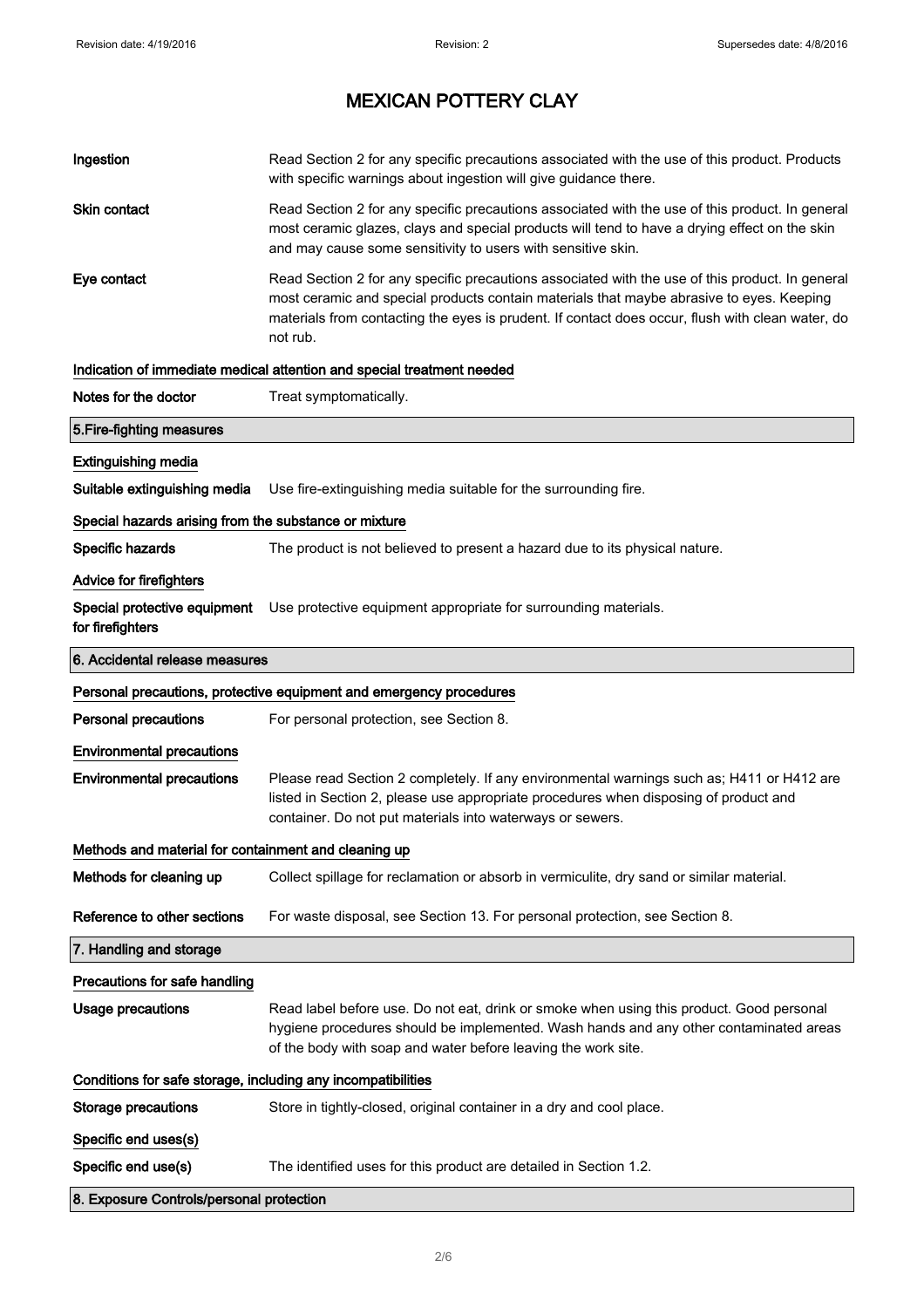| Ingredient comments                 | Only ingredients listed n Section 3 are notifiable for this product. If none are shown then all<br>ingredients are exempt.                                                                                           |
|-------------------------------------|----------------------------------------------------------------------------------------------------------------------------------------------------------------------------------------------------------------------|
| <b>Exposure controls</b>            |                                                                                                                                                                                                                      |
| Appropriate engineering<br>controls | No specific ventilations requirements unless the "FAN" pictogram is shown above or specified<br>in Section 2.                                                                                                        |
| Eye/face protection                 | No specific eye protection required unless the "EYE PROTECTION" pictogram is shown<br>above or specified in Section 2.                                                                                               |
| Hand protection                     | No specific hand protection required unless the "HAND PROTECTION" pictogram is shown<br>above or specified in Section 2.                                                                                             |
| Hygiene measures                    | Using good personal hygiene practices is always appropriate. Keeping a clean work space,<br>cleaning up properly when done, and not eating, drinking or smoking when using this product.                             |
| Respiratory protection              | No specific respiratory protection required unless the "RESPIRATOR" pictogram is shown<br>above or specified in Section 2. Using the appropriate certified protection for the operation is<br>important if required. |

### 9. Physical and Chemical Properties

#### Information on basic physical and chemical properties

| Appearance                                      | Solid.                    |
|-------------------------------------------------|---------------------------|
| Color                                           | Various colors.           |
| Odor                                            | Almost odorless.          |
| <b>Odor threshold</b>                           | No information available. |
| рH                                              | 6-8                       |
| <b>Melting point</b>                            | No information available. |
| Initial boiling point and range                 | No information available. |
| <b>Flash point</b>                              | No information available. |
| <b>Evaporation rate</b>                         | No information available. |
| Flammability (solid, gas)                       | No information available. |
| Upper/lower flammability or<br>explosive limits | No information available. |
| Vapour pressure                                 | No information available. |
| <b>Relative density</b>                         | Greater than 1.0          |
| Solubility(ies)                                 | Not applicable.           |
| <b>Partition coefficient</b>                    | No information available. |
| <b>Auto-ignition temperature</b>                | Not applicable.           |
| <b>Decomposition Temperature</b>                | No information available. |
| Viscosity                                       | No information available. |
| <b>Explosive properties</b>                     | none                      |
| <b>Oxidising properties</b>                     | none                      |
| Other information                               | Not applicable.           |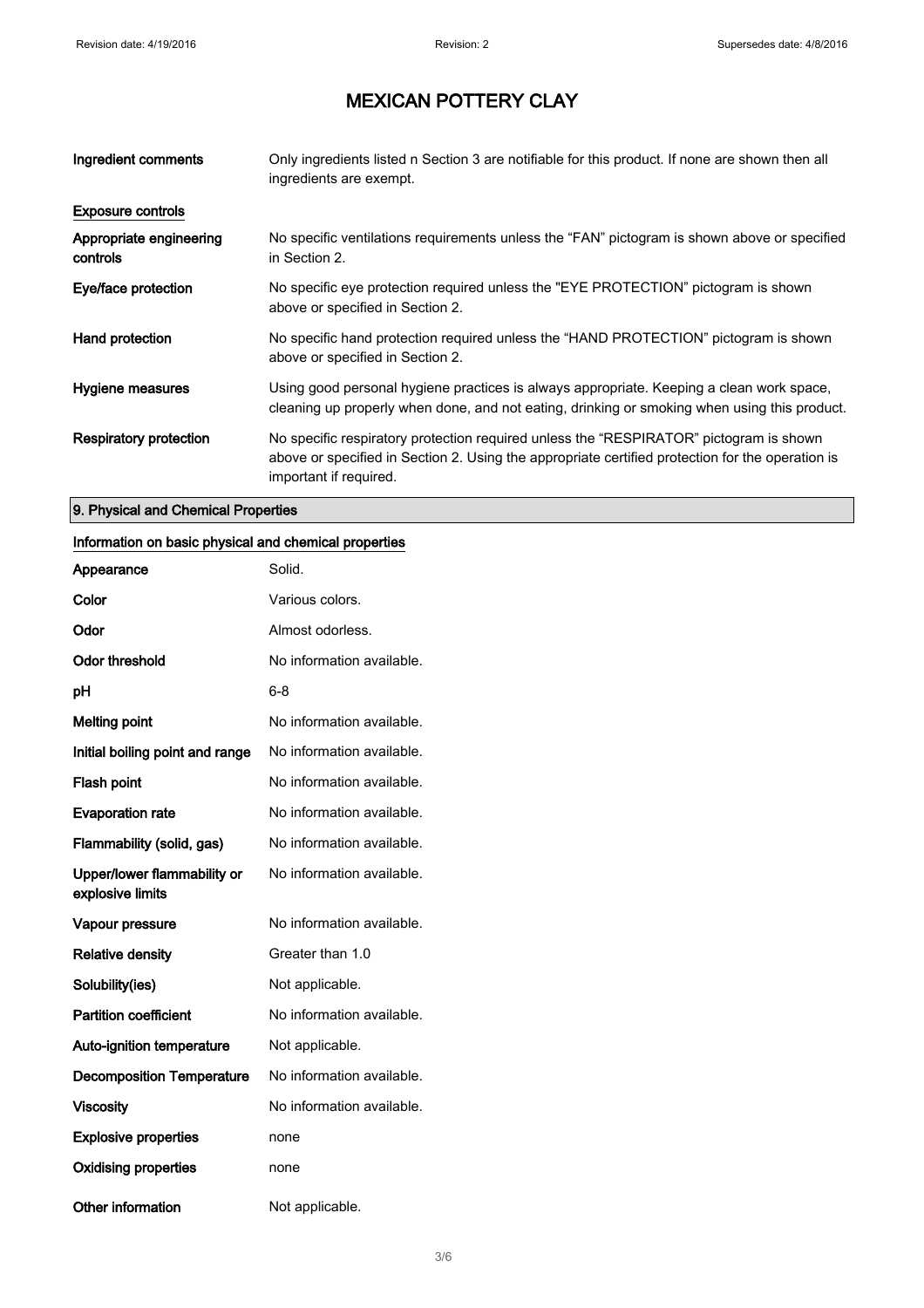| 10. Stability and reactivity          |                                                                                                                                                                                                                                                |
|---------------------------------------|------------------------------------------------------------------------------------------------------------------------------------------------------------------------------------------------------------------------------------------------|
| Reactivity                            | There are no known reactivity hazards associated with this product.                                                                                                                                                                            |
| <b>Stability</b>                      | No particular stability concerns.                                                                                                                                                                                                              |
| Possibility of hazardous<br>reactions | None known.                                                                                                                                                                                                                                    |
| Conditions to avoid                   | None known.                                                                                                                                                                                                                                    |
| Materials to avoid                    | None known.                                                                                                                                                                                                                                    |
| Hazardous decomposition<br>products   | None known.                                                                                                                                                                                                                                    |
| 11. Toxicological information         |                                                                                                                                                                                                                                                |
| Information on toxicological effects  |                                                                                                                                                                                                                                                |
| <b>Toxicological effects</b>          | Please read Section 2 thoroughly to understand the toxicological risks, (if any) and<br>precautions for safe use (if any).                                                                                                                     |
| Skin corrosion/irritation             |                                                                                                                                                                                                                                                |
| <b>Skin sensitization</b>             |                                                                                                                                                                                                                                                |
| <b>Skin sensitisation</b>             | Based on available data the classification criteria are not met.                                                                                                                                                                               |
| Eye contact                           | May cause temporary eye irritation.                                                                                                                                                                                                            |
| 12. Ecological Information            |                                                                                                                                                                                                                                                |
| Ecotoxicity                           | Please read Section 2 completely. If any environmental warnings such as; H411 or H412 are<br>listed in Section 2, please use appropriate procedures when disposing of product and<br>container. Do not put materials into waterways or sewers. |
| <b>Toxicity</b>                       |                                                                                                                                                                                                                                                |
| <b>Toxicity</b>                       | Please read Section 2 completely. If any environmental warnings such as; H411 or H412 are<br>listed in Section 2, please use appropriate procedures when disposing of product and<br>container. Do not put materials into waterways or sewers. |
| Persistence and degradability         |                                                                                                                                                                                                                                                |
| Persistence and degradability         | No data available.                                                                                                                                                                                                                             |
| Biodegradation                        | Not inherently biodegradable.                                                                                                                                                                                                                  |
| <b>Bioaccumulative potential</b>      |                                                                                                                                                                                                                                                |
| <b>Partition coefficient</b>          | No information available.                                                                                                                                                                                                                      |
| Mobility in soil                      |                                                                                                                                                                                                                                                |
| <b>Mobility</b>                       | Semi-mobile.                                                                                                                                                                                                                                   |
| Results of PBT and vPvB assessment    |                                                                                                                                                                                                                                                |
| Results of PBT and vPvB<br>assessment | This product does not contain any substances classified as PBT or vPvB.                                                                                                                                                                        |
| Other adverse effects                 |                                                                                                                                                                                                                                                |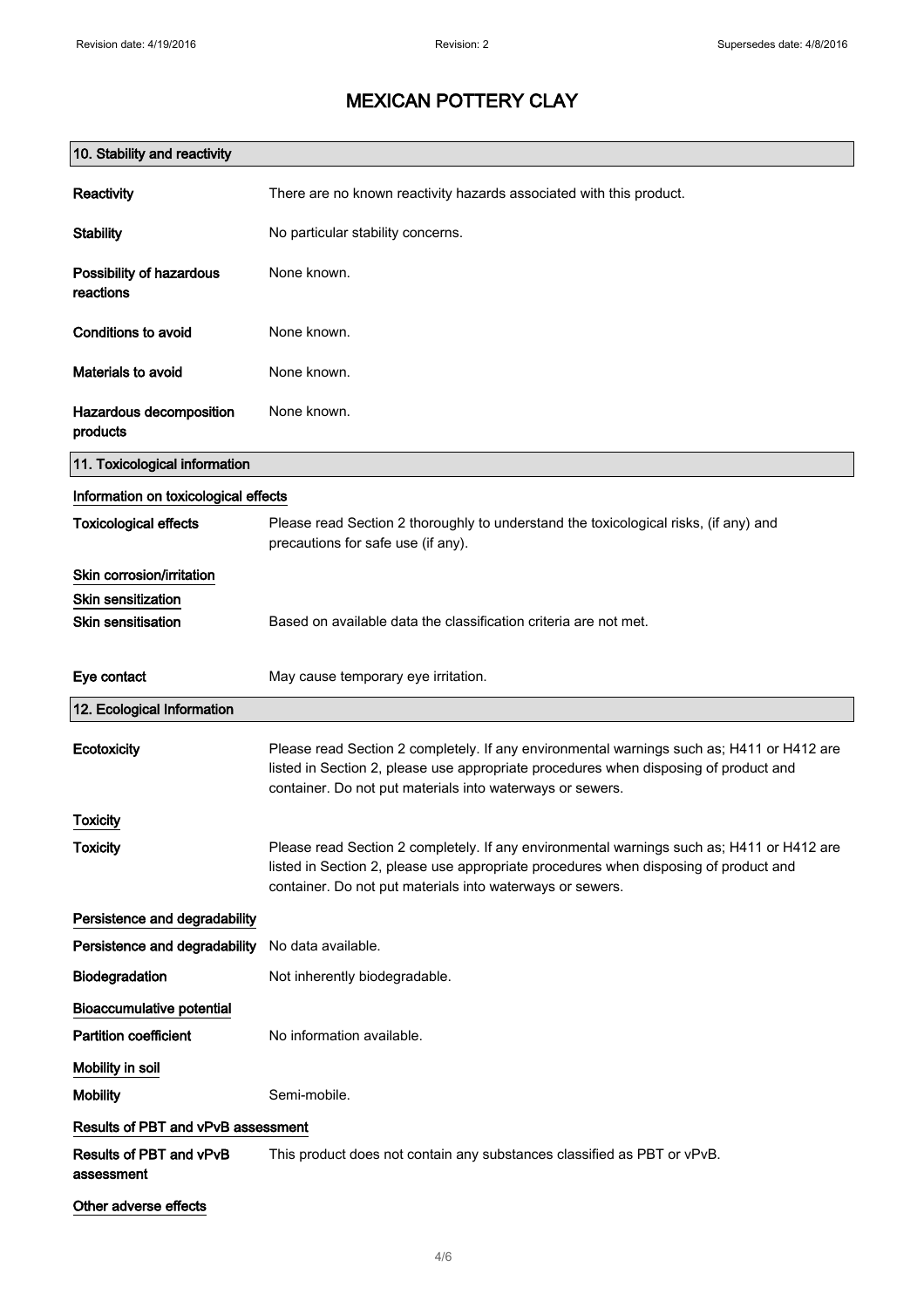| Other adverse effects                                                                          | None known.                                                                                                                                                                                         |
|------------------------------------------------------------------------------------------------|-----------------------------------------------------------------------------------------------------------------------------------------------------------------------------------------------------|
| 13. Disposal considerations                                                                    |                                                                                                                                                                                                     |
| Waste treatment methods                                                                        |                                                                                                                                                                                                     |
| <b>General information</b>                                                                     | Dispose of waste product or used containers in accordance with local regulations When<br>handling waste, the safety precautions applying to handling of the product should be<br>considered.        |
| 14. Transport information                                                                      |                                                                                                                                                                                                     |
| General                                                                                        | The product is not covered by international regulations on the transport of dangerous goods<br>(IMDG, IATA, DoT).                                                                                   |
| <b>UN Number</b>                                                                               |                                                                                                                                                                                                     |
| Not applicable.                                                                                |                                                                                                                                                                                                     |
| UN proper shipping name                                                                        |                                                                                                                                                                                                     |
| Not applicable.                                                                                |                                                                                                                                                                                                     |
| Transport hazard class(es)                                                                     |                                                                                                                                                                                                     |
| No transport warning sign required.                                                            |                                                                                                                                                                                                     |
| Packing group                                                                                  |                                                                                                                                                                                                     |
| Not applicable.                                                                                |                                                                                                                                                                                                     |
| <b>Environmental hazards</b>                                                                   |                                                                                                                                                                                                     |
| <b>Environmentally Hazardous Substance</b>                                                     |                                                                                                                                                                                                     |
|                                                                                                | Please refer to Section 2 for any environmental hazards associated with this product. If H411/H412 warnings are shown then<br>please verify packaging and labeling requirements for larger volumes. |
| Special precautions for user                                                                   |                                                                                                                                                                                                     |
| Not applicable.                                                                                |                                                                                                                                                                                                     |
| Transport in bulk according to Not applicable.<br>Annex II of MARPOL 73/78<br>and the IBC Code |                                                                                                                                                                                                     |
| 15. Regulatory information                                                                     |                                                                                                                                                                                                     |
| <b>US State Regulations</b><br>None of the ingredients are listed or exempt.                   | California Proposition 65 Carcinogens and Reproductive Toxins                                                                                                                                       |
| Inventories<br>Canada - DSL/NDSL<br>All the ingredients are listed or exempt.                  |                                                                                                                                                                                                     |
| <b>US-TSCA</b><br>All the ingredients are listed or exempt.                                    |                                                                                                                                                                                                     |
| US - TSCA 12(b) Export Notification                                                            |                                                                                                                                                                                                     |

All the ingredients are listed or exempt.

16. Other information